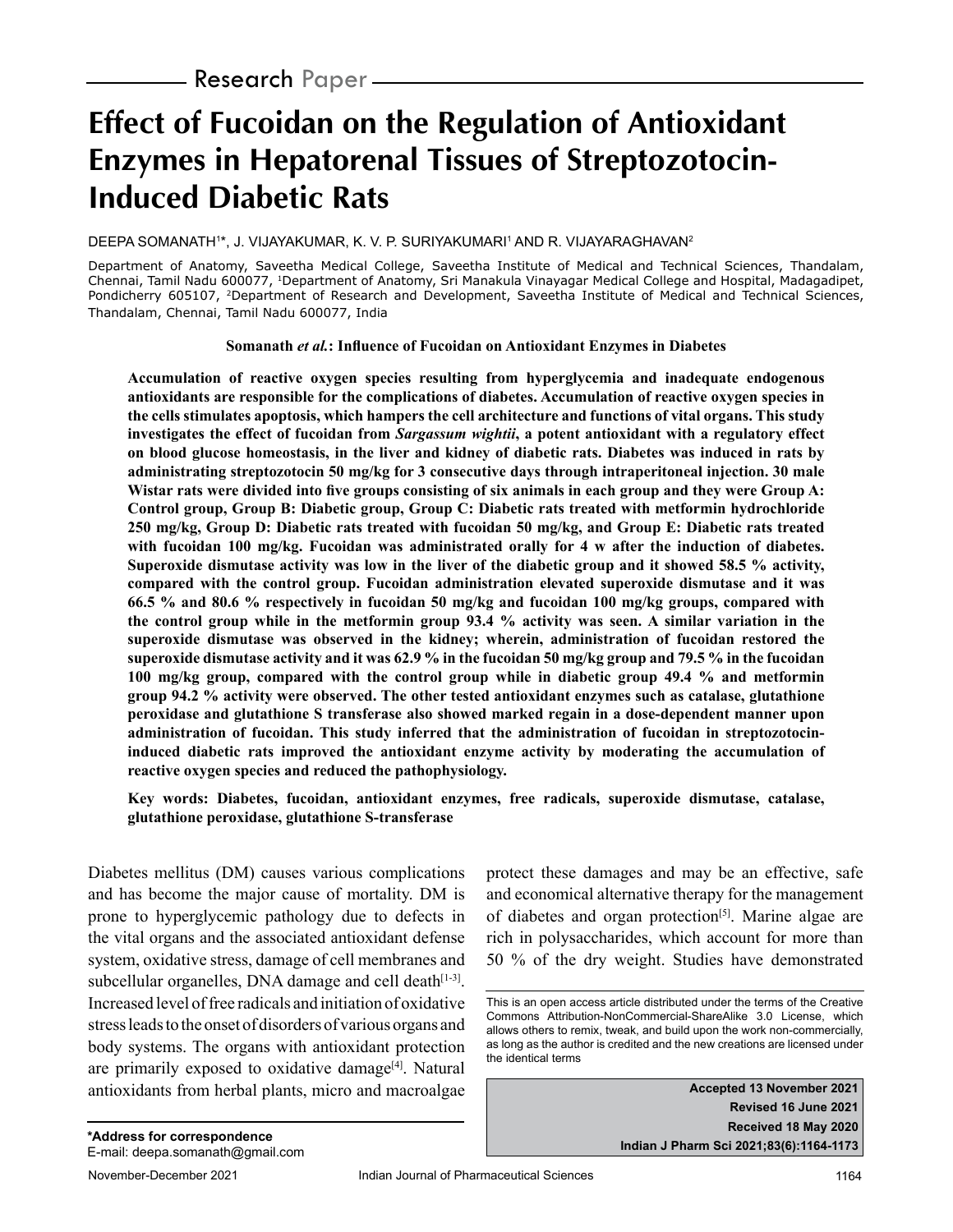that marine algal polysaccharides are predominantly sulfated polysaccharides. The antioxidant activity of the sulfated glucan is greater than that of regular glucan $[6,7]$ .

Polysaccharides, which belong to a class of essential organic compounds that form the basis of all living creatures are generated by the combination of monosaccharides<sup>[8]</sup>. With advancements in pharmacological research, the activity of the marine algal polysaccharides has become a significant research topic[9,10]. Polysaccharides are generally extracted from dietary materials by various physical, chemical or enzymatic methods and are reported to have an antidiabetic effect. Consumption of polysaccharides could alleviate diabetes through actions on gastrointestinal viscosity, gastrointestinal satiety, colon fermentation and prevention of gastrointestinal inflammation[11]. Various *in vivo* and *in vitro* trials demonstrated that dietary polysaccharides have hypoglycemic, antioxidant and anti-inflammatory effects<sup>[12]</sup>.

Among polysaccharides, sulfated polysaccharides are considered to be an essential class of compounds having innumerable pharmaceutical applications $[13,14]$ . Fucoidans are sulfated cell-wall polysaccharides (2351 kDa molecular weight) found mainly in various species of brown seaweeds such as *Saccharina japonica, Undaria pinnatifida* and *Sargassum* spp. A variant form of fucoidans has also been found in animal species including sea cucumber<sup>[15]</sup>. Fucoidan has been reported to possess diverse biological activities with potential medicinal values, such as anticoagulant, antitumor, anti-inflammatory, antiviral, anti-aggregation and antioxidant activities $[16-18]$ . The principal chemical components of fucoidan polysaccharide are fucose, sulfate along with uronic acid and a small amount of protein. The efficiency of fucoidan as a potential drug depends on its components and its molecular weight. Therefore, they may prevent DM by varied mechanisms. DM is associated with the increased production of Reactive Oxygen Species (ROS), resulting from reduced activity of Superoxide Dismutase (SOD), Catalase (CAT), Glutathione Peroxidase (GPx), Glutathione S-Transferase (GST) and increased activity of lipid hydroperoxidase<sup>[19]</sup>. Therefore, it has been established that a single therapy addressing to control DM-associated hyperglycemia and hyperlipidemia is not sufficient. The addition of antioxidants has added benefits on DM pathogenesis as ROS is profoundly involved in the development of DM, hypertension, hyperglycemia, hyperlipidemia and atherosclerosis[20,21]. Considering the above facts, in the present work, the protective effect of fucoidan on antioxidant enzyme markers in Streptozotocin (STZ) induced diabetic rats was investigated.

## **MATERIALS AND METHODS**

# **Collection of seaweeds and preparation of seaweed powder:**

The brown seaweed *Sargassum wightii* (*S. wightii*) was collected from Mandapam coastal region (Latitude 9.28°N and Longitude 79.12°E), Tamil Nadu, India. Soon after collection, the seaweeds were washed in seawater to remove epiphytes and other dust materials. It was transported to the laboratory in a sterile polythene bag, washed with tap water followed by deionized water and dried at room temperature. The dried seaweeds were cut into small pieces of 2 to 3 cm, converted into a fine powder using an electric blender, sieved and stored in an airtight container. The collected seaweed was identified as *S. wightii* by using the seaweed manual<sup>[22]</sup>.

#### **Isolation and purification of fucoidan:**

Fucoidan was isolated and purified following the method described by Yang *et al*<sup>[23]</sup>. The dried brown seaweed, *S. wightii* powder weighing 20.0 g was treated with 1 l of 85 % ethanol with constant stirring and incubated for 12 h at room temperature to remove pigments and proteins. Then this mixture was washed with acetone and centrifuged at  $1800 \times g$  for 10 min. The supernatant was discarded and the residue was dried at room temperature. From this dried biomass, 5.0 g was dissolved in 100 ml of distilled water, boiled at 65° for 1 h with stirring and the extract was collected. This was done twice and all the collected extracts were pooled. This combined extract was centrifuged at 18 500  $\times$ g for 10 min and the supernatant was collected. To this supernatant, 99 % ethanol was added till 30 % concentration is reached and was incubated at 4° for 4 h. Then this solution was centrifuged at 18 500  $\times$ g for 10 min and the supernatant was collected. Again 90 % ethanol was added to the supernatant to get a final concentration of 70 % ethanol and reincubated overnight at 4°. Then the solution was filtered through a 0.45 µm pore size nylon membrane and the filtrate was washed with 99 % ethanol and acetone, dried at room temperature. The fucoidan thus obtained was stored in an airtight container at room temperature.

The yield of fucoidan obtained was 2.8±0.2 %. Further, the fucose content was analysed by the phenol sulphuric acid method and the sulfate content was analysed by the barium chloride method<sup>[24,25]</sup>. The fucose and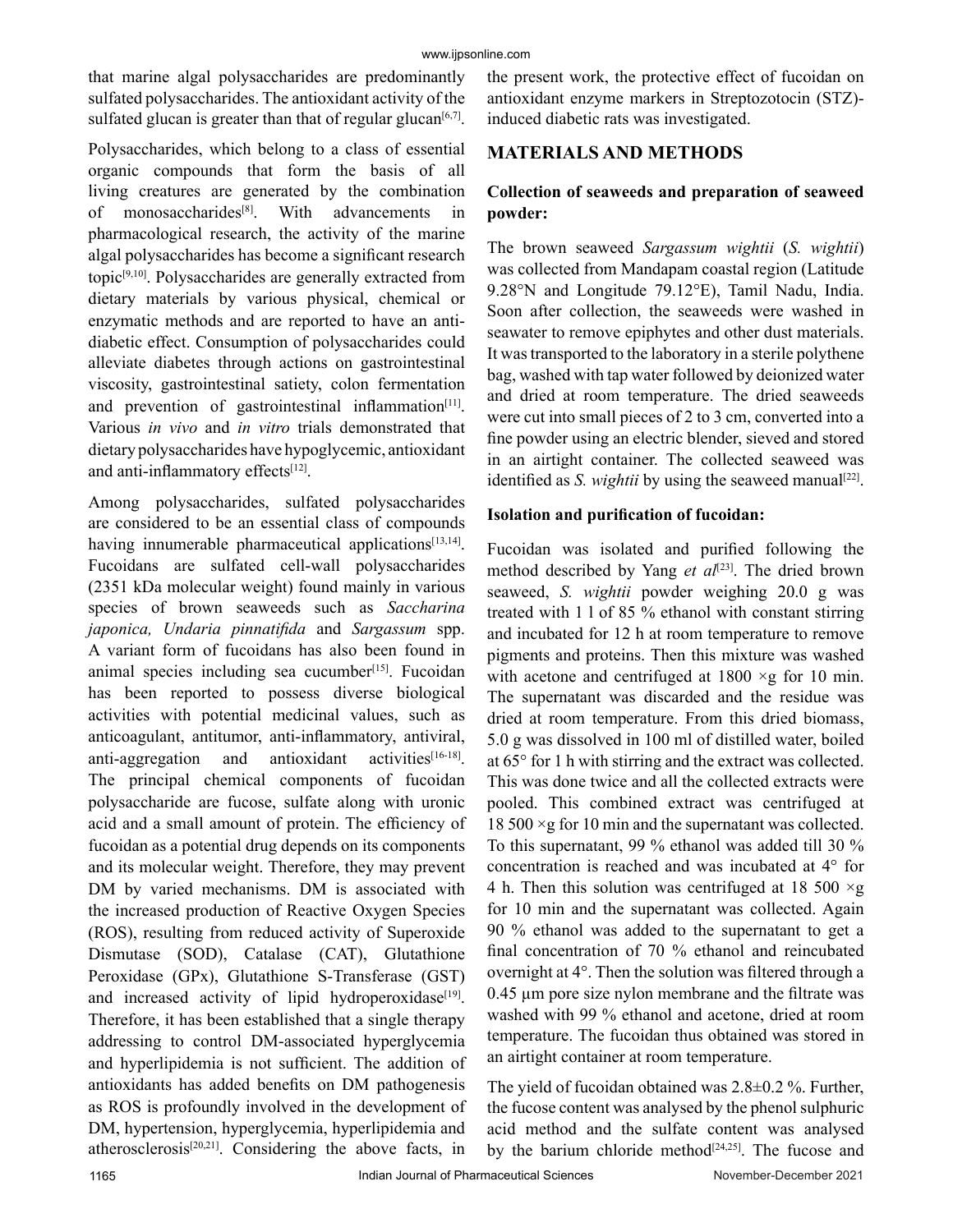sulfate contents of fucoidan showed were; 70.5±2.1 % and  $45.0\pm1.20$  respectively. A second purification of fucoidan was carried out. For this, 250 mg of extracted fucoidan was dissolved in 25 ml of distilled water and heated under reflux with 0.75 ml of 3.0 M HCl for 3 h. After cooling, the mixture was centrifuged at 3000  $\times$ g and the supernatant was neutralized with 1.0 M Sodium Hydroxide (NaOH) and poured over 100 ml of ethanol. The resultant precipitate was dissolved in distilled water, freeze-dried, stored in a labeled vial and used for further experimentation.

#### **Experimental animals:**

Wistar rats were procured from Tamil Nadu Veterinary and Animal Sciences University (Chennai, India) weighing about 180-200 g. The rats were housed in standard environmental conditions  $(24.0\pm1)$ <sup>o</sup> and humidity of 40 to 60) and were exposed to natural day and night cycles. The animals were fed with a standard rodent pellet diet with water *ad libitum*. All the animals were maintained as per the guidelines of the Institutional Animal Ethics Committee (IAEC) of Sri Manakula Vinayagar Medical College and Hospital (Pondicherry, India) (Approval No: IAEC/SMVMCH/025/2018). All the animal cages were marked and labeled appropriately.

#### **Induction of diabetes:**

After 1 w of acclimatization, the rats were fasted overnight before being injected with STZ. DM was induced by intraperitoneal injection (for 3 d) of a freshly prepared solution of STZ (50 mg/kg body weight) in 0.1 M citrate buffer at pH 4.5. Rats were treated with a 5 % glucose solution orally for 3 d to prevent the early phase of STZ-induced hypoglycemia. The blood glucose level in blood samples from the tail vein was measured 48 h after STZ administration. All experimental animals showed fasting blood glucose of above 200 mg/dl and were considered as diabetic and included in the study.

30 male Wistar rats were divided into five groups (n=6 in each group), Group A: Control Group (CG), Group B: Diabetic Group (DG), Group C: Diabetic rats treated with Metformin hydrochloride 250 mg/kg, Group D: Diabetic rats treated with Fucoidan 50 mg/kg (FG1) and Group E: Diabetic rats treated with fucoidan 100 mg/kg (FG2). Fucoidan was administrated daily for 4 w by the oral route.

After the treatment for 4 w, the rats were sacrificed by intraperitoneal injection of an overdose of sodium pentobarbital. The animals were dissected and tissue samples (liver and kidney) were collected and used for further experimentation.

#### **Antioxidant assay:**

Tissues such as liver and kidney (250 mg each) were collected, sliced into pieces and homogenized individually in buffers (pH 7 to 8) at a low temperature  $(5-10^{\circ})$  to give 20 % homogenate  $(w/v)$ . The homogenates were centrifuged at  $3000 \times g$  for 10 min at 5° in a refrigerated centrifuge. The supernatant was collected and used for antioxidants assay. The tissue homogenates were used to determine the concentrations of SOD, CAT, GPx and GST according to the reference methods $[26-29]$ . Further, the protein content present in the liver and kidney was analyzed following the standard method by Lowry *et al*[30].

### **Statistical analysis:**

The results obtained in the present study were statistically analysed for mean, Standard Deviation (SD) and Analysis of Variance (ANOVA) using Statistical Package for the Social Sciences (SPSS) software. The group means were compared by computing the Student-Newman-Keuls test (SNK test). The results were considered statistically significant if the p value is less than  $0.05$  (p<0.05). For hypothesis testing significance was tested from the CG, from the STZ group (DG) and metformin group and denoted in the figures as 'a', 'b' and 'c' respectively.

# **RESULTS AND DISCUSSION**

The activity of SOD and CAT in the liver and kidney of CG, DG and treatment groups (MfG, FG1 and FG2) are shown in fig. 1. The SOD activity in the liver of CG was 14.84±0.24 unit/mg protein; whereas in STZ-induced diabetic rats (DG), it was lowered to 7.26±0.23 unit/mg protein. In STZ-induced diabetic rats administrated with 50 mg/kg and 100 mg/kg of fucoidan (FG1 and FG2), the liver SOD value ameliorated to the normal level and showed as  $9.87\pm0.29$  and  $11.96\pm0.29$  unit/mg protein respectively. Further, in the liver of MfG, the SOD value progressed towards the normal level (13.86±0.20 unit/mg protein). A similar finding was noticed for SOD activity in kidney of diabetic rats treated with fucoidan. In kidney, a minimal SOD value of 4.76±0.18 unit/mg protein was registered in DG as against the maximum value (9.64±0.22 unit/mg protein) of CG. In fucoidan administrated groups (FG1 and FG2) the SOD values attenuated towards the normal condition. Also, the metformin-administrated diabetic group displayed higher SOD value (9.08±0.16 unit/mg protein) closer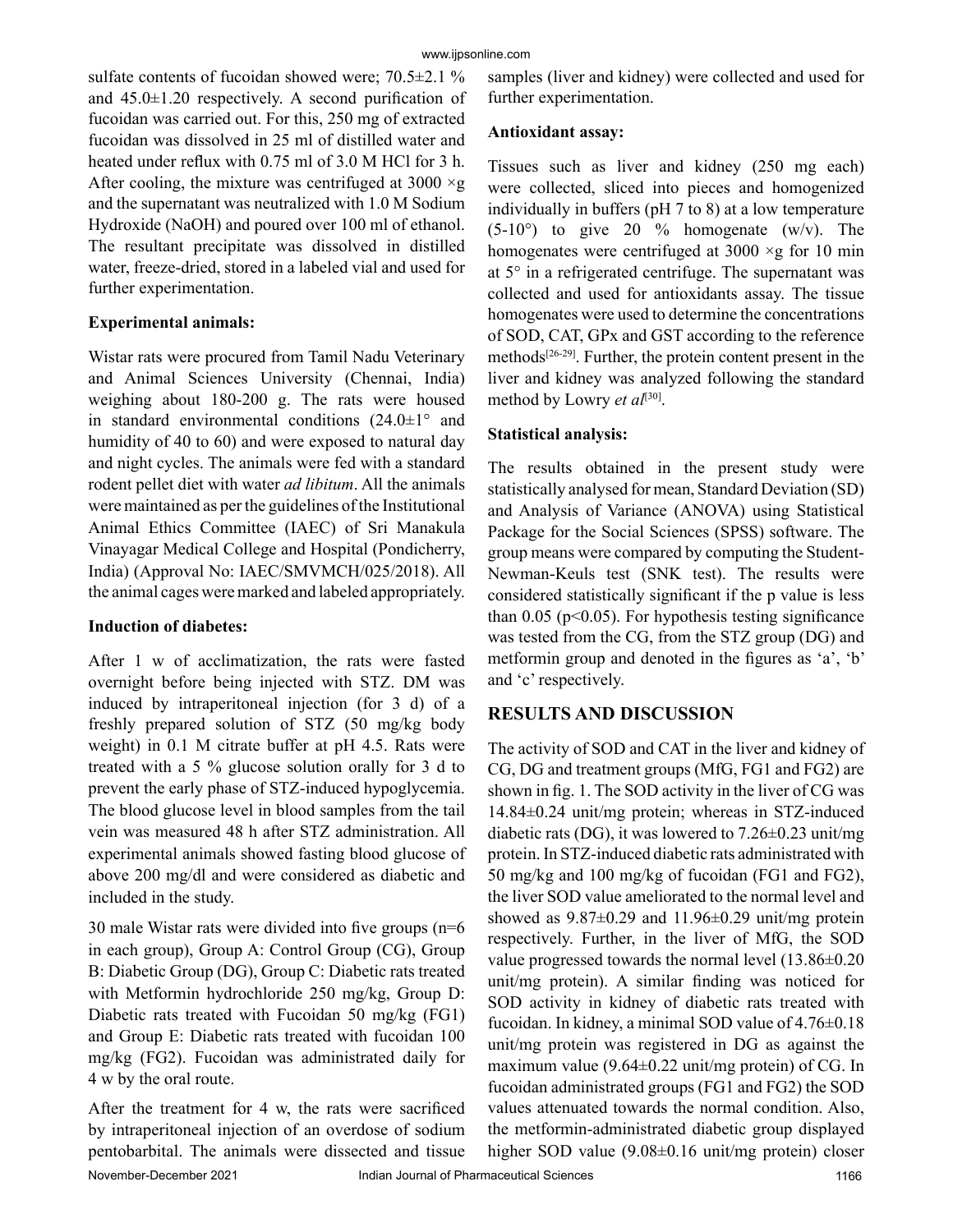#### www.ijpsonline.com



**Fig. 1: SOD and CAT activities in the liver and kidney of control, STZ, STZ+metformin, STZ+fucoidan 50 mg/kg and STZ+fucoidan 100 mg/kg groups** 

#### **Note: Values are mean±SD (n=6 each). The 'F' and 'p' values are by one-way ANOVA with SNK multiple comparison test;<sup>a</sup> significantly**  different from CG; <sup>b</sup>significantly different from STZ group (DG); 'significantly different from STZ+metformin group

to CG. In both liver and kidney, the variation in SOD activity between DG and CG, MfG, FG1 and FG2 was statistically significant (p<0.01).

Furthermore, the CAT activity registered in the liver of DG was very low (27.66±0.51 unit/mg protein), compared to CG (56.76±0.51 unit/mg protein). Administration of fucoidan at 50 mg/kg or 100 mg/ kg (FG1 or FG2) restored the liver CAT activity  $(34.33\pm0.50 \text{ or } 42.80\pm0.69 \text{ unit/mg protein})$  compared with DG. Further, in the liver of MfG, the CAT activity registered obvious progress (53.50±1.02 unit/ mg protein), comparable with the values displayed by CG. Likewise, in kidney of DG, a low CAT activity of 19.06±0.30 unit/mg protein was recorded, compared with CG. In the kidney of the STZ-induced DG administrated with 50 mg/kg or 100 mg/kg of fucoidan (FG1 or FG2), the CAT activity showed restoration and the values recorded were: 24.80±0.25 or 31.67  $\pm 0.33$  unit/mg protein, respectively. Also in the kidney of MfG, the CAT activity almost attenuated to near normal level (36.04±0.33 unit/mg protein), compared with CG. The variation in CAT activity in liver and kidney, between DG and CG, MfG, FG1 and FG2 was statistically significant (p<0.01).

Further, the present results inferred that the GPx and GST activities in the liver and kidney of STZinduced diabetic rats positively accelerated due to the administration of fucoidan (fig. 2). For instance, in liver of DG, the GPx activity showed a reduction (5.74±0.11 unit/mg protein), compared with CG (9.82±0.14 unit/ mg protein). Administration of fucoidan either at 50 mg/kg (FG1) or 100 mg/kg (FG2) concentrations brought back the activity of GPx to the normal state, to a lesser extent  $(6.42 \pm 0.07)$  or  $7.28 \pm 0.12$  unit/mg protein). As expected, the GPx activity in diabetic rats administrated with metformin attained a normal state (8.98±0.18 unit/mg protein). Further, in liver, the variation in GPx activity between CG, DG, MfG and fucoidan-administrated groups (FG1and FG2) was statistically significant  $(p<0.01)$ .

The trend recorded for the GPx activity in the kidney of control and experimental rats is similar to that of liver (fig. 2). The GPx activity noticed in CG was high (8.66±0.11 unit/mg protein) and a low value of 4.82±0.12 unit/mg protein was recorded in DG. In the diabetic rats administrated with 50 mg/kg or 100 mg/ kg fucoidan (FG1 or FG2), the GPx activity resumed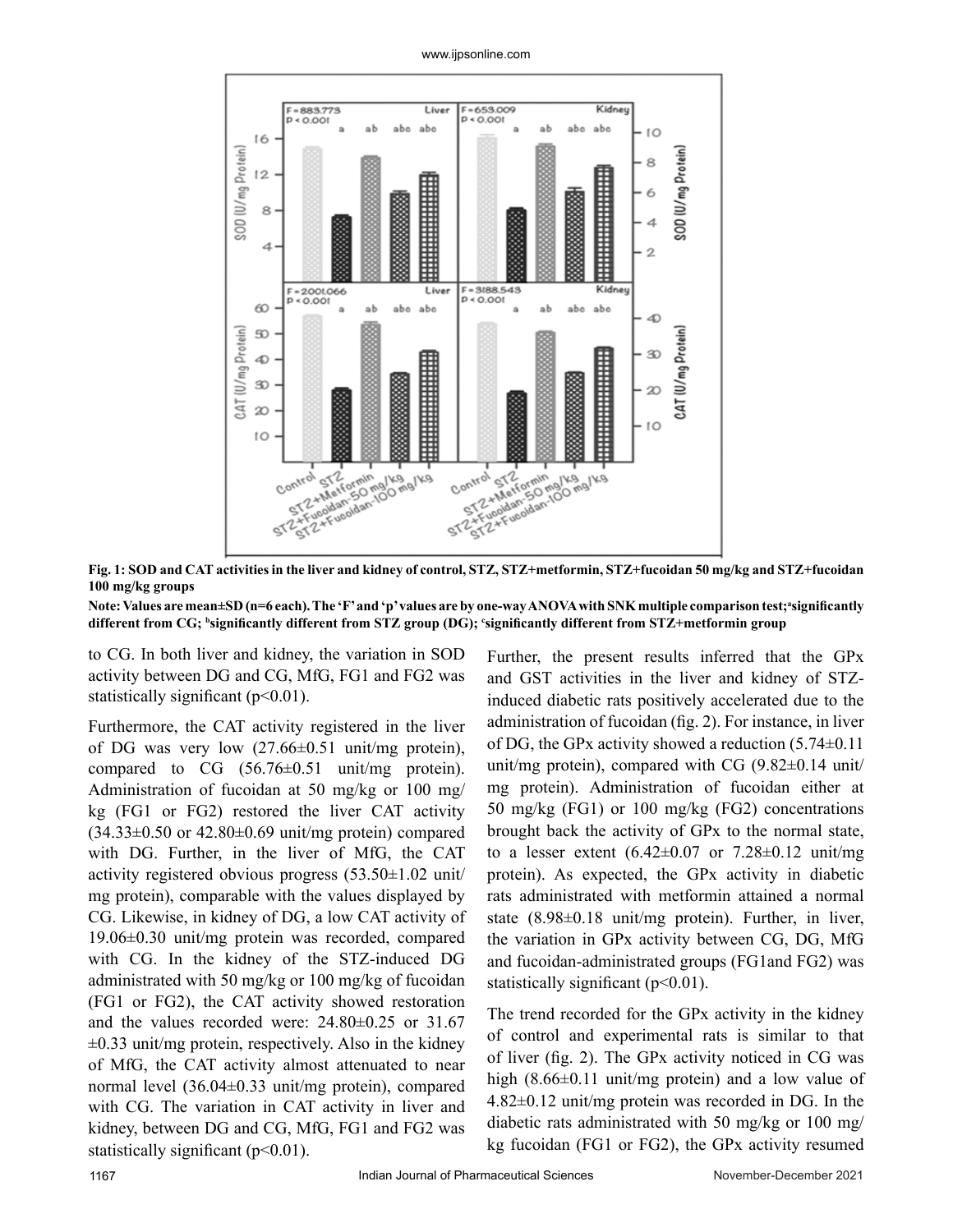

**Fig. 2: GPx and GST activities in the liver and kidney of control, STZ, STZ+metformin, STZ+fucoidan 50 mg/kg and STZ+fucoidan 100 mg/kg groups** 

**Note: Values are mean±SD (n=6 each). The 'F' and 'p' values are by one-way ANOVA with SNK multiple comparison test; a significantly different from CG; b significantly different from STZ group (DG); c significantly different from STZ+metformin group**

from the depleted level of DG and the values registered was  $5.86\pm0.09$  or  $6.74\pm0.13$  unit/mg protein. The GPx activity of diabetic rats administrated with metformin also attenuated to the normal stage  $(8.40\pm0.15 \text{ unit})$ mg protein). In the kidney, the variation in GPx activity between DG and CG, MfG, FG1 and FG2 was statistically significant (p˂0.01).

Further, the GST activity in the liver and kidney of STZ-induced diabetic rats was low compared with CG and other treatment groups (MfG, FG1 and FG2). Accordingly, a higher GST activity (4.63±0.06 unit/ mg protein) was registered in the liver of CG; whereas, it was very low (1.26±0.03 unit/mg protein) in DG. However, the GST activity of fucoidan-administrated diabetic rats progressed towards normalization and the values registered were: 1.92±0.13 unit/mg protein in FG1 and 2.62±0.08 unit/mg protein in FG2. Furthermore, the GST activity in the liver of MfG was high (3.94±0.15 unit/mg protein) compared with DG and the variation between CG, DG and experimental groups was statistically significant  $(p<0.01)$  (fig. 2).

More or less, a similar variation was registered in the GST activity of kidney of control and experimental groups. For instance, in the kidney of CG, the GST activity registered was  $4.03\pm0.11$  unit/mg protein and in DG, the GST activity was very low (0.96±0.05 unit/ mg protein). In fucoidan-administrated diabetic rats, the GST activity registered was 1.34±0.06 unit/mg protein in FG1 and 1.96±0.09 unit/mg protein in FG2. Also in MfG, the kidney GST activity was high (3.46±0.32 unit/mg protein), compared with DG. The variation in GST activity in the kidney of CG, DG and experimental groups (MfG, FG1 and FG2) was statistically significant  $(p<0.01)$  (fig. 2).

DM associated diseases induce several cellular damages through the generation of free radicals and induction of lipid peroxidation resulting in oxidative stress in animals. Arora *et al.* have reported that injection of rats with STZ resulted in hyperglycemia, probably due to its cytotoxic effect on the β-cells of the pancreas resulting in insulin deficiency[31]. Oxidative stress is implicated in this cytotoxicity. In the present study, the activity of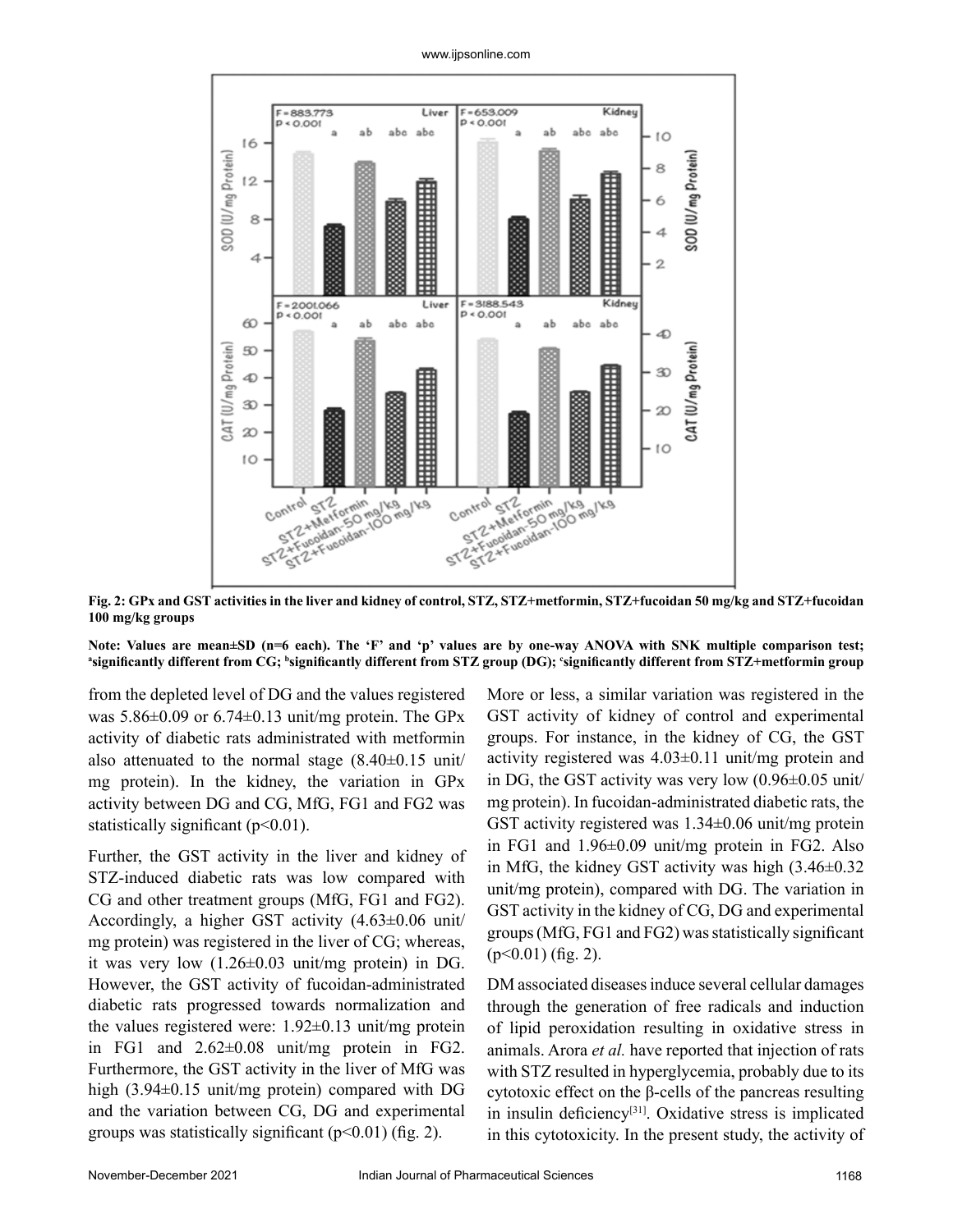SOD in both liver and kidney of STZ-induced diabetic rats was significantly (p˂0.01) reduced when compared to the control and other experimental groups. In specific, in the liver of STZ-induced diabetic rats, the SOD activity retained was 48.9 % and it was almost 50 % low, compared with CG which was in coincidence with the accumulated evidence that STZ caused a great loss in the antioxidant capacity $[32]$ . However, administration of 50 mg/kg (FG1) or 100 mg/kg (FG2) fucoidan in diabetic rats restored the SOD activity and it was 66.5  $%$  or 80.6 % compared with CG (fig. 3A).

Furthermore, in the kidney of DG rats, the SOD activity retained was 49.4 % and it was 50 % less than that of the values registered in CG. On the other hand, in fucoidan administrated rats, the SOD activity registered were: 62.9 % (FG1) and 79.5 % (FG2), compared with CG. However, the amelioration of SOD activity due to the administration of fucoidan indicated its efficiency in the restoration of SOD activity at a higher level (63 % in FG1 and 80 % in FG2) when compared to a lower level of 50 % in DG (fig. 3B). This study also inferred that the administration of fucoidan alleviated the antioxidant enzyme system by increasing the SOD activity. Chen *et al*. have reported that low molecular weight fucoidan has great potential as an antioxidant in increasing SOD activity in the acute region of ischemiareperfusion injury[33]. Yu *et al*. have also reported that low molecular weight fucoidan directly inhibits superoxidase production in high glucose-administrated rat cardiomyocytes<sup>[34]</sup>. However, the antioxidant effect of fucoidan on diabetes-associated hepatic injury remains largely elusive.

The trend noticed for the CAT activity in the liver and kidney of experimental rats was similar to that of SOD activity. In the liver of STZ-induced diabetic rats, the CAT activity retained was 48.9 %, compared with CG; whereas, in kidney, it was 49.7 %. In both the hepatorenal tissues of diabetic rats received either 50 mg/kg (FG1) or 100 mg/kg (FG2) of fucoidan, the CAT showed elevated activity, compared to DG. However, when relating with CG, the CAT activity recorded was 60.5 % or 75.0 % and 64.9 % or 81.8 %, respectively in liver and kidney of FG1 or FG2 rats (fig. 3C and fig. 3D). Earlier, Andallu and Voradacharyulu and Bhatia *et al*. have also reported a notable reduction in CAT activities in the liver and kidney of diabetic rats and inferred that it could be due to increased utilization of these enzymes for scavenging free radicals that emerged during the post-processes of DM[35,36]. Reduced activities of SOD and CAT in plasma and tissues have been observed during diabetes and this may result in several deleterious effects due to the accumulation of superoxide radicals and hydrogen peroxide  $(H_2O_2)^{[36]}$ .



**Fig. 3: Percentage activity of SOD and CAT in the liver and kidney of control, STZ, STZ+metformin, STZ+fucoidan 50 mg/kg and STZ+fucoidan 100 mg/kg groups**

**Note: Values are mean±SD (n=6 each). The 'F' and 'p' values are by one-way ANOVA with SNK multiple comparison test; a significantly different from CG; b significantly different from DG; c significantly different from STZ+metformin group**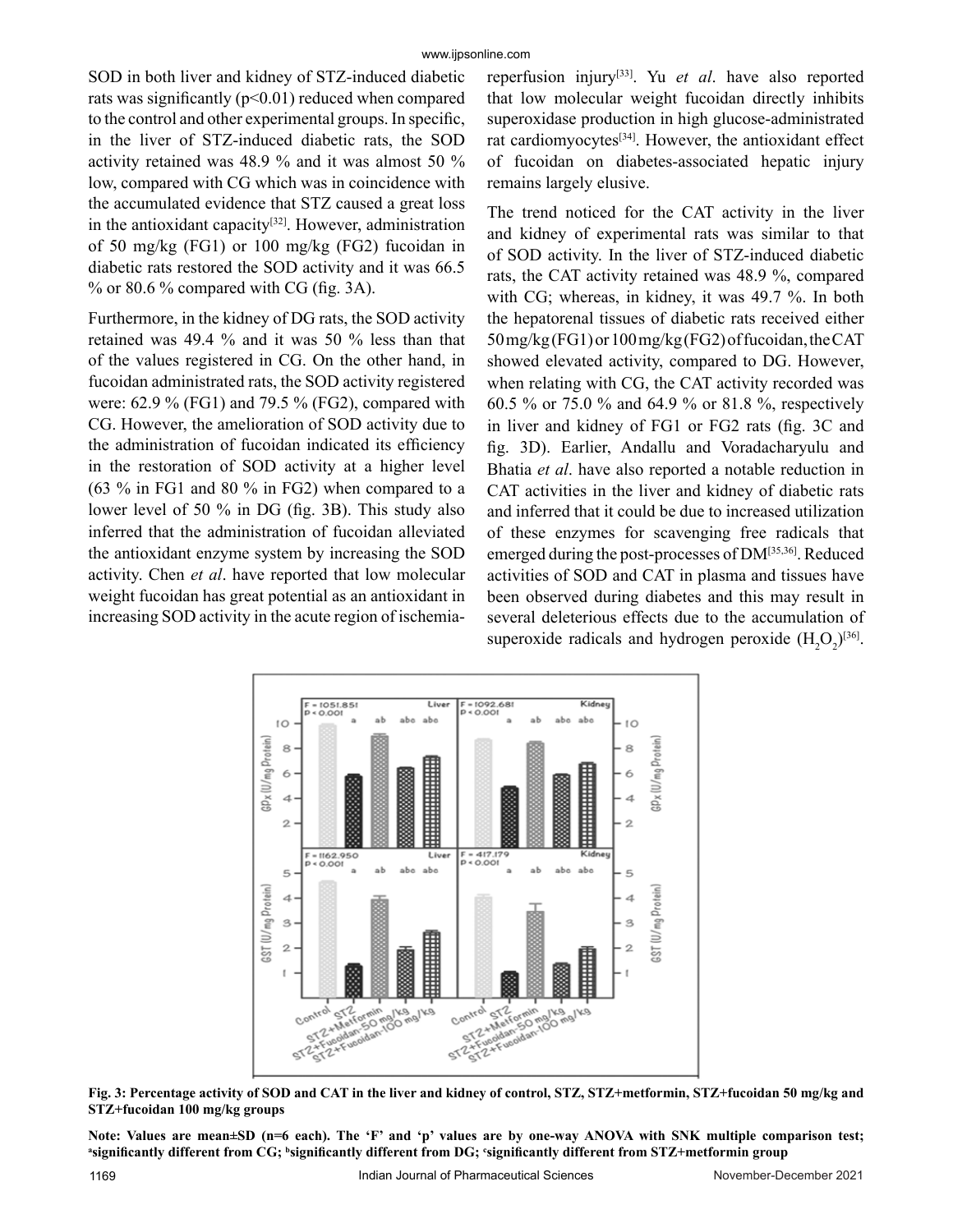Zheng *et al*. have also reported higher hepatic oxidative stress levels with increased superoxide production and lipid peroxidation and decreased hepatic SOD and CAT activities in diabetes-induced mice $[37]$ . Further, they have also inferred that the administration of low molecular weight fucoidan measured by ameliorated oxidative stress in the liver of diabetic mice and also accounts for one of the mechanism to protect against liver injury during obese diabetes.

Furthermore, SOD and CAT are the two major scavenging enzymes that remove free radicals *in vivo* conditions. The decreased activity of these antioxidants can lead to an excess accumulation of superoxide anion  $(O_2)$  and  $H_2O_2$ , which in turn generate hydroxyl radicals (OH) resulting in initiation and propagation of lipid peroxidation[38]. The SOD can catalyze the dismutation of  $O_2$  in the  $H_2O_2$ , which is then deactivated to  $H_2O$  by CAT or SOD. This is in parallel with selenium-dependent GPx, which plays an important role in the reduction of  $H_2O_2$  with the presence of reduced glutathione forming oxidized glutathione, which in turn protect cell protein and cell membranes against oxidative stress<sup>[39]</sup>.

In the present study, the administration of fucoidan also enhanced the GPx and GST activities in the hepatorenal tissues of STZ-induced diabetic rats. The GPx activity in the liver of DG was 58.5 %, compared with CG; whereas, in the kidney, it was 55.7 % (fig. 4A and fig. 4B), as such the decrease in GPx activity in the hepatorenal tissues ranged from 42 % to 44 %. This finding is consistent with the earlier report of Andallu and Varadacharyulu and Bhatia *et al*. [35,36]. They further inferred that the decrease in GPx and GST in STZinduced diabetic rats may be due to the non-availability of its substrate reduced glutathione (GSH), which has been depleted due to the onset of DM-associated diseases<sup>[40]</sup>. DM-associated hyperglycemia and elevated lipid level (lipid peroxidation) result in the generation of ROS, which further promotes oxidative stress. ROS are recognized to play a central role in the pathogenesis of DM-associated complications including non-alcoholic fatty liver, because of their ability to damage DNA, protein and lipids finally resulting in liver dysfunction<sup>[41]</sup>. Furthermore, in this study, in hepatorenal tissues of fucoidan administrated diabetic rats, the GPx activity was restored to a normal level, compared with DG. Accordingly, the GPx activity registered was 65.4 % or 74.2 % and 67.7 % or 77.8 %, respectively in liver and kidney of fucoidan fed groups (FG1 or FG2), compared with CG (fig. 4A and fig. 4B). However, it is inferred that, in the fucoidan administrated rats, the restoration

of GPx activity ranged from 65 % or 78 % in both the tested tissues. These results inferred that administration of fucoidan at 100 mg/kg in STZ-induced diabetic rats elevated the GPx activity to a higher level (78 %) which in turn indicated the positive acceleration of the free radical scavenging process in kidney of STZ-induced DMs. It also implies that the administration of fucoidan favors the retrieval of GST activity towards the normal state and thereby promoting the free radical scavenging activity.

In line with the GPx activity, the GST activity in the liver and kidney of STZ-induced DG rats, showed a declining trend and it was 27.2 % in liver and 23.8 % in kidney, compared with CG. In experimental diabetic rats that received fucoidan, the GST activity was restored towards normalization and accordingly, in liver, it was 52.4 % or 107.9 % more, compared with DG. Also in the kidney, the rise in GST activity was 39.6 % or 104.2 % in FG1 or FG2, compared with DG. Moreover, compared with CG, the GST activity was 41.5 % or 56.6 % in liver and 35.3 % or 48.7 % in kidney of FG1 or FG2 (fig. 4C and fig. 4D). The recovery of liver GST activity was more in FG2 and it indicated the potential role played by the fucoidan to restore the GST activity towards normal level and thereby promoting the free radical scavenging activity. In these groups, the GST activity was 39.6 % (FG1) and 104.2 % (FG2) more when compared with the values recorded in DG. GPx is considered a biologically essential enzyme in the reduction of  $H_2O_2$ . GPx detoxifies peroxides in the presence of reduced GSH, which acts as an electron donor in the reduction process, reducing glutathione disulfide (GSSG) as an end product<sup>[42]</sup>. Further GSHmetabolizing enzymes, GPx and GST work in contact with glutathione in the decomposition of  $H_2O_2$  and other organic hydroperoxides to non-toxic products. Reduction in the activities of GPx and GST in the plasma and tissues has been reported during diabetes, which is due to the inactivation of these enzymes by the generation of ROS and this may result in several adverse effects due to the accumulation of free radicals $[43]$ .

This present study inferred that administration of STZ in rats, induced oxidative stress in both hepatic and renal tissues through attaining hyperglycemic condition, which is evidenced by the reduced concentration of SOD, CAT, GPx and GST. These results fall in line with the earlier reports of Vipin *et al.* and Al-Trad *et al.*[44,45]. During the hyperglycemic condition, superoxide and nitric oxide react, in the presence of nitric oxide synthase to generate peroxynitrite that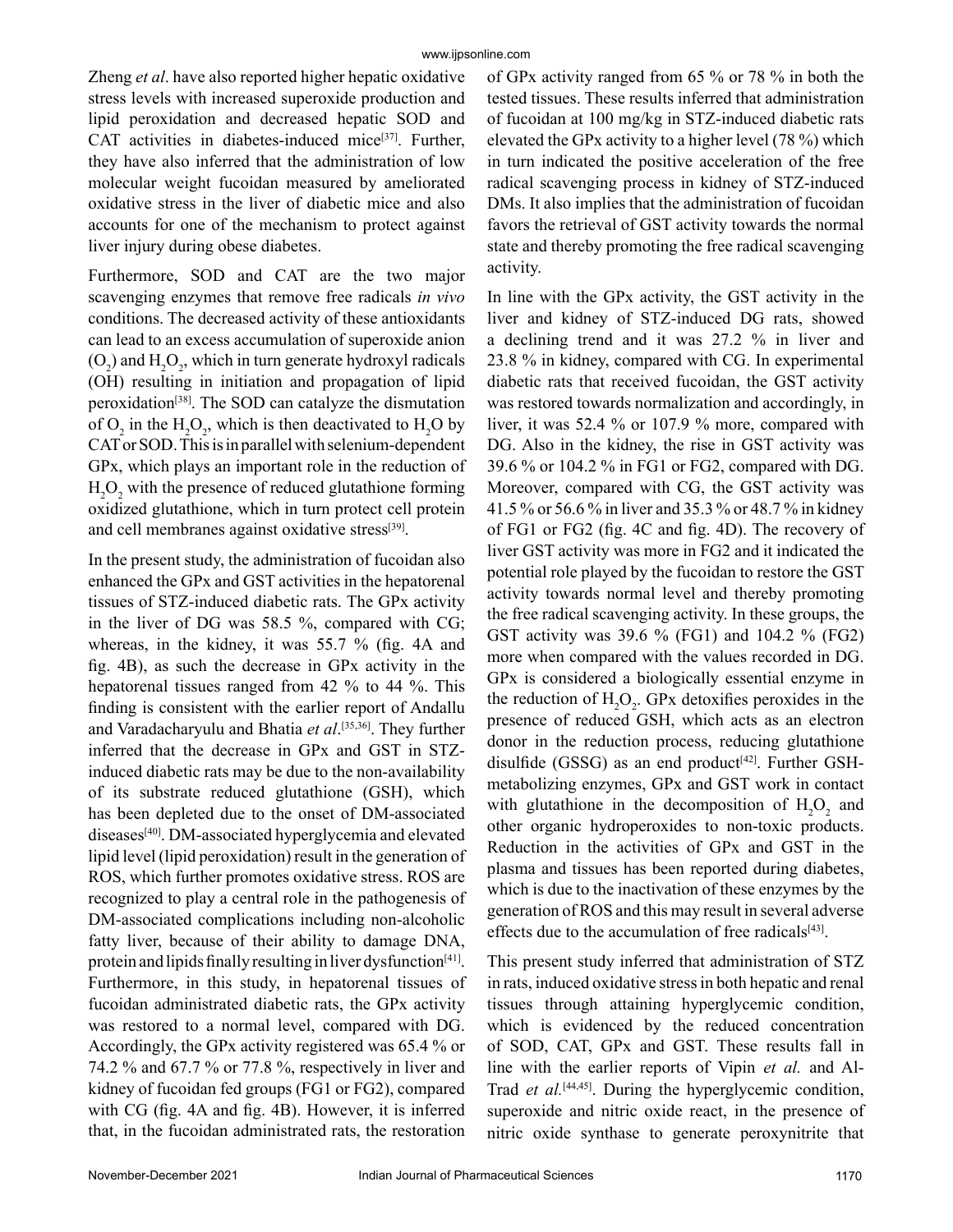



**Fig. 4: Percentage activity of GPx and GST in the liver and kidney of control, STZ, STZ+metformin, STZ+fucoidan 50 mg/kg and STZ+fucoidan 100 mg/kg groups**

**Note: Values are mean±SD (n=6 each); The 'F' and 'p' values are by one-way ANOVA with Student-Newman-Keul's multiple**  comparison test; \*significantly different from CG; <sup>b</sup>significantly different from DG; <sup>c</sup>significantly different from STZ+metformin **group**

injures the cell membrane and cellular biomolecules<sup>[46]</sup>. Furthermore, in experimental rats, administrated with fucoidan, antioxidant activity was elevated through scavenging ROS such as hydroxyl, peroxyl and superoxide radicals and stimulating the activities of SOD, CAT, GPx and GST<sup>[34,47,48]</sup>. Moreover, fucoidan has been shown to suppress the expression of nuclear factor kappa light chain enhancer of activated B cells (NF-κB), protein kinase B, extracellular signalregulating kinase, C-Jun N-terminal kinase and p38 Mitogen-activated protein kinase<sup>[49]</sup>. Also, it reduced lipopolysaccharide-induced elevation of serum levels of Tumour Necrosis Factor alpha (TNFα), Interleukin 1 beta (IL-1 $\beta$ ) and Interleukin-6 (IL-6) in mice<sup>[50]</sup>. Therefore, it is evident that fucoidan ameliorated DMinduced hepatorenal damages by suppressing oxidative stress by regulating the antioxidant enzyme system<sup>[51]</sup>. Overall, the present results inferred that administration of S. *wightii* polysaccharide; fucoidan at 100 mg/kg efficiently suppressed the oxidative stress by enhancing the activity of antioxidant enzymes and thus providing a potential mechanism for relieving the pathogenesis of diabetes.

#### **Acknowledgements:**

The author would like to thank Dr. A. Palavesam, Department of Animal Science, Manonmaniam Sundaranar University, Tirunelveli, Tamil Nadu, India and Dr. S. Ravikumar, Department of Biomedical Science, Alagappa University, Karaikudi, Tamil Nadu, India for their help in the collection, identification of seaweed and extraction of fucoidan.

#### **Conflict of interests:**

The authors declared no conflict of interest.

#### **REFERENCES**

- 1. Yavuz O, Cam M, Bukan N, Guven A, Silan F. Protective effect of melatonin on β-cell damage in streptozotocin-induced diabetes in rats. Acta Histochem 2003;105(3):261-6.
- 2. Tolman KG, Fonseca V, Tan MH, Dalpiaz A. Narrative review: Hepatobiliary disease in type 2 diabetes mellitus. Ann Intern Med 2004;141(12):946-56.
- 3. Jones AF, Winkles JW, Jennings PE, Florkowski CM, Lunec J, Barnett AH. Serum antioxidant activity in diabetes mellitus. Diabetes Res 1988;7(2):89-92.
- 4. Mukhamejanov E, Kon G, Erjanova S, Kirgizbaeva A, Muhamadieva E: Fucoidan-New principle prevention and treatment of diabetes. J Pharm Pharmacol 2019;7:316-22.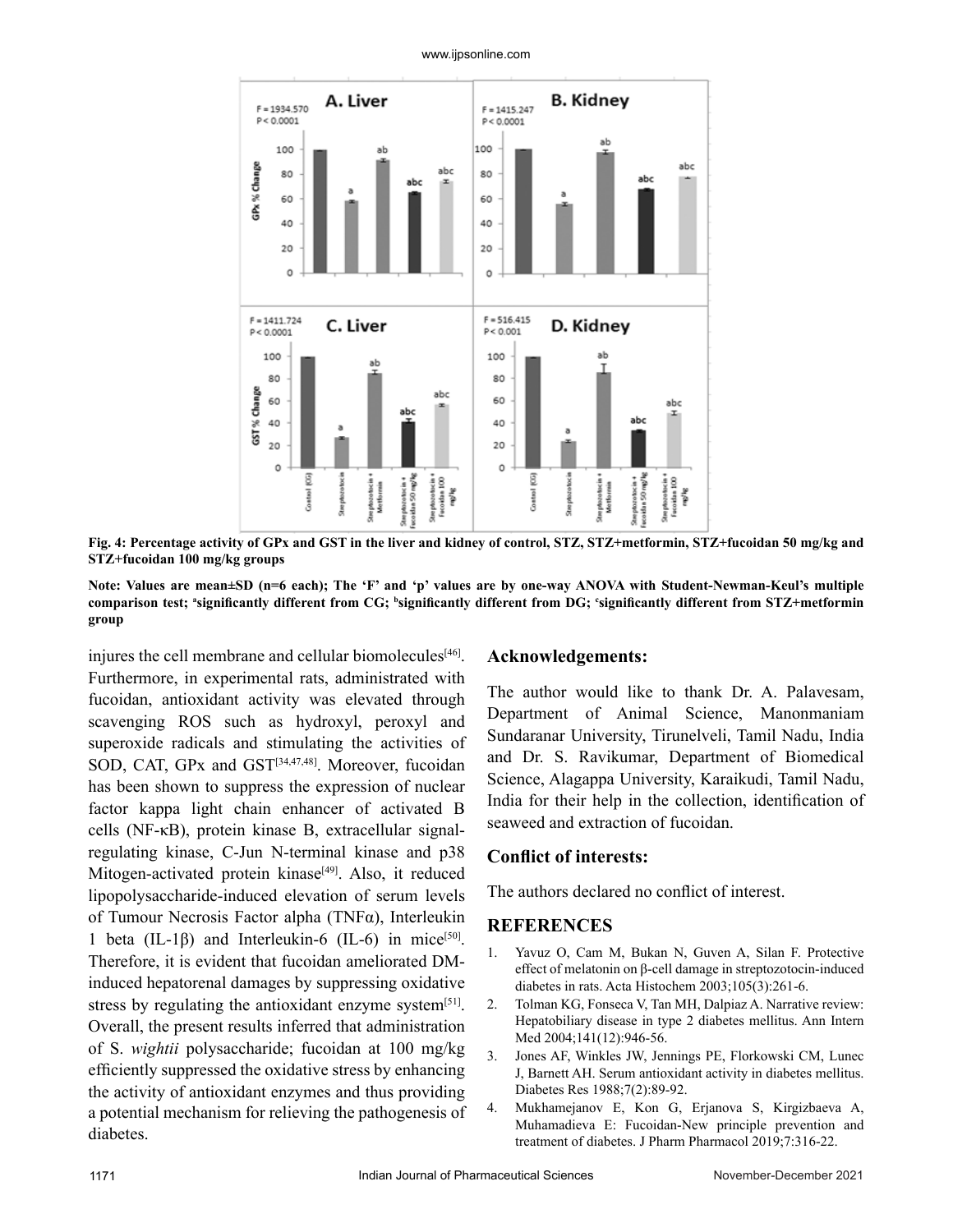- 5. Cyriac B, Eswaran K. Anti-hyperglycemic effect of aqueous extract of *Kappaphycus alvarezii* (Doty) Doty ex. P. Silva in alloxan-induced diabetic rats. J Appl Phycol 2016;28(4):2507- 13.
- 6. Tsiapali E, Whaley S, Kalbfleisch J, Ensley HE, Browder IW, Williams DL. Glucans exhibit weak antioxidant activity, but stimulate macrophage free radical activity. Free Radic Biol Med 2001;30(4):393-402.
- 7. Ngo DH, Kim SK. Sulfated polysaccharides as bioactive agents from marine algae. Int J Biol Macromol 2013;62:70-5.
- 8. Sharpatyĭ VA. Radiochemistry of polysaccharides (review). Radiats Biol Radioecol 1999;39(1):156-61.
- 9. Itoh H, Noda H, Amano H, Zhuaug C, Mizuno T, Ito H. Antitumor activity and immunological properties of marine algal polysaccharides, especially fucoidan, prepared from *Sargassum thunbergii* of Phaeophyceae. Anticancer Res 1993;13(6A):2045-52.
- 10. Mann AJ, Hahnke RL, Huang S, Werner J, Xing P, Barbeyron T, *et al.* The genome of the alga-associated marine flavobacterium *Formosa agariphila* KMM 3901T reveals a broad potential for degradation of algal polysaccharides. Appl Environ Microbiol 2013;79(21):6813-22.
- 11. Hu JL, Nie SP, Xie MY. Antidiabetic mechanism of dietary polysaccharides based on their gastrointestinal functions. J Agric Food Chem 2018;66(19):4781-6.
- 12. Ganesan K, Xu B. Anti-diabetic effects and mechanisms of dietary polysaccharides. Molecules 2019;24(14):2556.
- 13. Baba M, De Clercq E, Schols D, Pauwels R, Snoeck R, Van Boeckel C, *et al.* Novel sulfated polysaccharides: dissociation of anti-human immunodeficiency virus activity from antithrombin activity. J Infect Dis 1990;161(2):208-13.
- 14. Witvrouw M, De Clercq E. Sulfated polysaccharides extracted from sea algae as potential antiviral drugs. Gen Pharmacol 1997;29(4):497-511.
- 15. Bilan MI, Usov AI. Structural analysis of fucoidans. Nat Prod Commun 2008;3(10):1639-48.
- 16. Feldman SC, Reynaldi S, Stortz CA, Cerezo AS, Damonte EB. Antiviral properties of fucoidan fractions from *Leathesia difformis*. Phytomedicine 1999;6(5):335-40.
- 17. Richard B, Bouton MC, Loyau S, Lavigne D, Letourneur D, Jandrot-Perrus M, *et al.* Modulation of protease nexin-1 activity by polysaccharides. Thromb Haemost 2006;95(2):229-35.
- 18. Cumashi A, Ushakova NA, Preobrazhenskaya ME, D'Incecco A, Piccoli A, Totani L, *et al.* A comparative study of the antiinflammatory, anticoagulant, antiangiogenic and antiadhesive activities of nine different fucoidans from brown seaweeds. Glycobiology 2007;17(5):541-52.
- 19. Shi Y, Vanhoutte PM. Oxidative stress and COX cause hyper‐ responsiveness in vascular smooth muscle of the femoral artery from diabetic rats. Br J Pharmacol 2008;154(3):639-51.
- 20. Johansen JS, Harris AK, Rychly DJ, Ergul A. Oxidative stress and the use of antioxidants in diabetes: linking basic science to clinical practice. Cardiovasc Diabetol 2005;4(1):5.
- 21. Li H, Horke S, Förstermann U. Vascular oxidative stress, nitric oxide and atherosclerosis. Atherosclerosis 2014;237(1):208- 19.
- 22. Kaliaperumal N, Kalimuthu S, Ramalingam JR. Economically important seaweeds. Central Marine Fisheries Research Institute, special publication; 1995. p. 40-62.
- 23. Yang N, Zhao M, Zhu B, Yang B, Chen C, Cui C, *et al.* Antidiabetic effects of polysaccharides from *Opuntia monacantha* cladode in normal and streptozotocin-induced diabetic rats. Innov Food Sci Emerg Technol 2008;9(4):570-4.
- 24. Dubois M, Gilles KA, Hamilton JK, Rebers PA, Smith F. Colorimetric method for determination of sugars and related substances. Anal Chem 1956;28(3):350-6.
- 25. Dodgson KS, Price RG. A note on the determination of the ester sulphate content of sulphated polysaccharides. Biochem J 1962;84(1):106-10.
- 26. Kakkar P, Das B, Viswanathan PN. A modified spectrophotometric assay of superoxide dismutase. Indian J Biochem Biophys 1984;21:130-2.
- 27. Sinha AK. Colorimetric assay of catalase. Anal Biochem 1972;47(2):389-94.
- 28. Rotruck JT, Pope AL, Ganther HE, Swanson AB, Hafeman DG, Hoekstra W. Selenium: Biochemical role as a component of glutathione peroxidase. Science 1973;179(4073):588-90.
- 29. Habig WH, Pabst MJ, Jakoby WB. Glutathione S-transferases: The first enzymatic step in mercapturic acid formation. J Biol Chem 1974;249(22):7130-9.
- 30. Lowry OH, Rosebrough NJ, Farr AL, Randall RJ. Protein measurement with the Folin phenol reagent. J Biol Chem 1951;193:265-75.
- 31. Arora S, Ojha SK, Vohora D. Characterisation of streptozotocin induced diabetes mellitus in swiss albino mice. Glob J Pharmacol 2009;3(2):81-4.
- 32. Lenzen S. The mechanisms of alloxan and streptozotocininduced diabetes. Diabetologia 2008;51(2):216-26.
- 33. Chen X, Tang J, Xie W, Wang J, Jin J, Ren J, *et al.* Protective effect of the polysaccharide from *Ophiopogon japonicus* on streptozotocin-induced diabetic rats. Carbohydr Polym 2013;94(1):378-85.
- 34. Yu X, Zhang Q, Cui W, Zeng Z, Yang W, Zhang C, *et al.* Low molecular weight fucoidan alleviates cardiac dysfunction in diabetic Goto-Kakizaki rats by reducing oxidative stress and cardiomyocyte apoptosis. J Diabetes Res 2014.
- 35. Andallu B, Varadacharyulu NC. Antioxidant role of mulberry (*Morus indica* L. cv. Anantha) leaves in streptozotocin-diabetic rats. Clin Chim Acta 2003;338(1-2):3-10.
- 36. Bhatia S, Shukla R, Madhu SV, Gambhir JK, Prabhu KM. Antioxidant status, lipid peroxidation and nitric oxide end products in patients of type 2 diabetes mellitus with nephropathy. Clin Biochem 2003;36(7):557-62.
- 37. Zheng Y, Liu T, Wang Z, Xu Y, Zhang Q, Luo D. Low molecular weight fucoidan attenuates liver injury via SIRT1/ AMPK/PGC1α axis in db/db mice. Int J Biol Macromol 2018;112:929-36.
- 38. Rathod N, Raghuveer I, Chitme HR, Chandra R. Free radical scavenging activity of *Nyctanthes arbortristis* in streptozotocin-induced diabetic rats. Indian J Pharm Educ Res 2010 Jul 1;44(3):288-94.
- 39. Jin L, Xue HY, Jin LJ, Li SY, Xu YP. Antioxidant and pancreasprotective effect of aucubin on rats with streptozotocin-induced diabetes. Eur J Pharmacol 2008;582(1-3):162-7.
- 40. Jain SK, Levine SN. Elevated lipid peroxidation and vitamin E-quinone levels in heart ventricles of streptozotocin-treated diabetic rats. Free Radic Biol Med 1995;18(2):337-41.
- 41. Newsholme P, Haber EP, Hirabara SM, Rebelato EL, Procopio J, Morgan D, *et al.* Diabetes associated cell stress and dysfunction: role of mitochondrial and non‐mitochondrial ROS production and activity. J Physiol 2007;583(1):9-24.
- 42. Townsend DM, Tew KD, Tapiero H. The importance of glutathione in human disease. Biomed Pharmacother 2003;57(3-4):145-55.
- 43. Kalaiarasi P, Pugalendi KV. Protective effect of 18β-glycyrrhetinic acid on lipid peroxidation and antioxidant